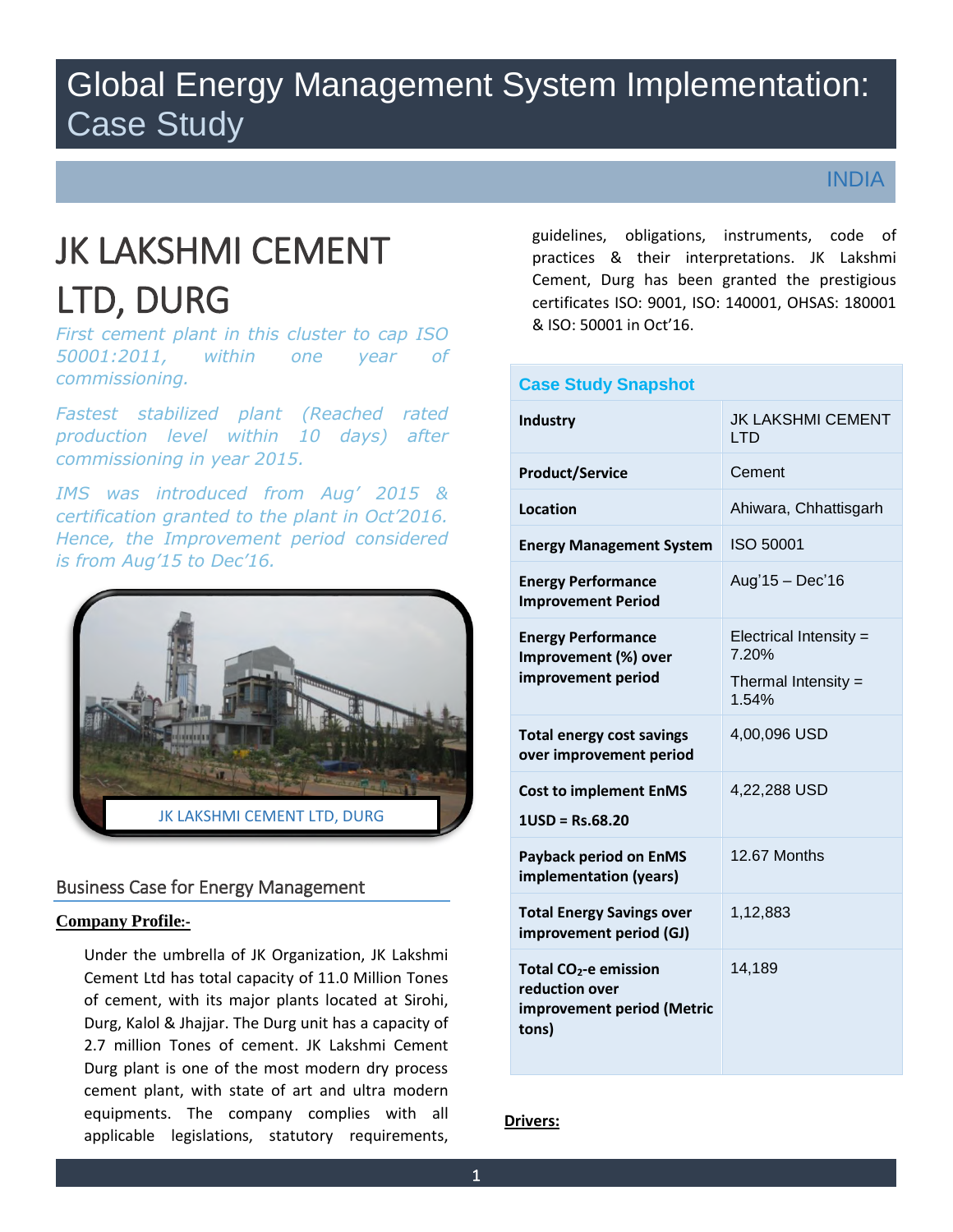In cement manufacturing operations energy consumption cost accounts for 65% of total production cost.

Energy Management system gives us competitive edge which helps the employees to innovate on day to day basis.

Objective to implement ISO 50001 was to achieve higher level of energy efficiency ultimately leading to operational efficiencies. Long term scenarios including resources constraint, global environmental concern, implications for energy efficiency to align our effort along with NAPCC under the umbrella of PAT. PAT (Perform Achieve and Trade): is an innovative, marketbased trading scheme announced by the Government of India in 2008 under its National Mission for Enhanced Energy Efficiency (NMEEE) under National Action Plan on Climate Change (NAPCC).

#### **Energy management program**:-

This is the first participation for Durg Unit in Energy Related Awards.

#### **Energy reduction approach**:

Cement manufacturing is energy intensive process. Hence, energy reduction process is a top priority of our plant. For energy efficiencies, steps have been taken from designing stage. After commissioning, JKLC Durg Plant has taken various steps to enhance the capacity and Performance through Sustainable Innovations & Modifications.

#### **Key to Success:-**

- 1. Commitment & support of top management toward all energy management activities.
- 2. Selection of energy efficient equipments.
- 3. Periodic review for the effectiveness of all implemented EnMP's.
- 4. Involvement of cross functional teams from all the levels.
- 5. Implementation of Plan, Do, Check & Act concept.
- 6. Implementation of best practices like Golden Rule derived in house.
- 7. Internal Audits.
- 8. Young enthusiastic work force always quick to learn & eager to innovate & think out of the box.
- 9. Energy savings is part of performance appraisals at JK Lakshmi Cement.

*We at JK Lakshmi Cement Limited are committed to be one of the Best Energy Efficient Plants in India by adopting best energy saving measures & technology.*

#### **Sr.GM (Electrical)**

#### Business Benefits Achieved

#### **Business Benefits (Summary)** –

JK Lakshmi Cement, Durg has achieved following benefits by implementing Energy Management System (EnMS) ISO 50001:-

- 1. We started benchmarking ourselves with best in cement industries.
- 2. Got a systematic approach to sustain.
- 3. Got a structured platform for energy consumption, energy conservation & energy management activities.
- 4. Quantification & close monitoring of all significant and non significant activities related to energy viz Fuel Consumption, Compressor operation, Lighting and Sizing of equipments.
- 5. Improvement in the awareness of employees as well as stakeholders regarding energy consumption & energy conservations.
- 6. Improvement in operational efficiencies as well as different approach towards maintenance and procurement procedures.
- 7. Minimized environmental effects by reducing gas emissions.
- 8. Maintained & achieved optimum energy procurement & utilization of plant operation.
- 9. Reduced peak hours operation of Mills.
- 10. Helped to minimize energy costs/waste by implementing new technology and equipments.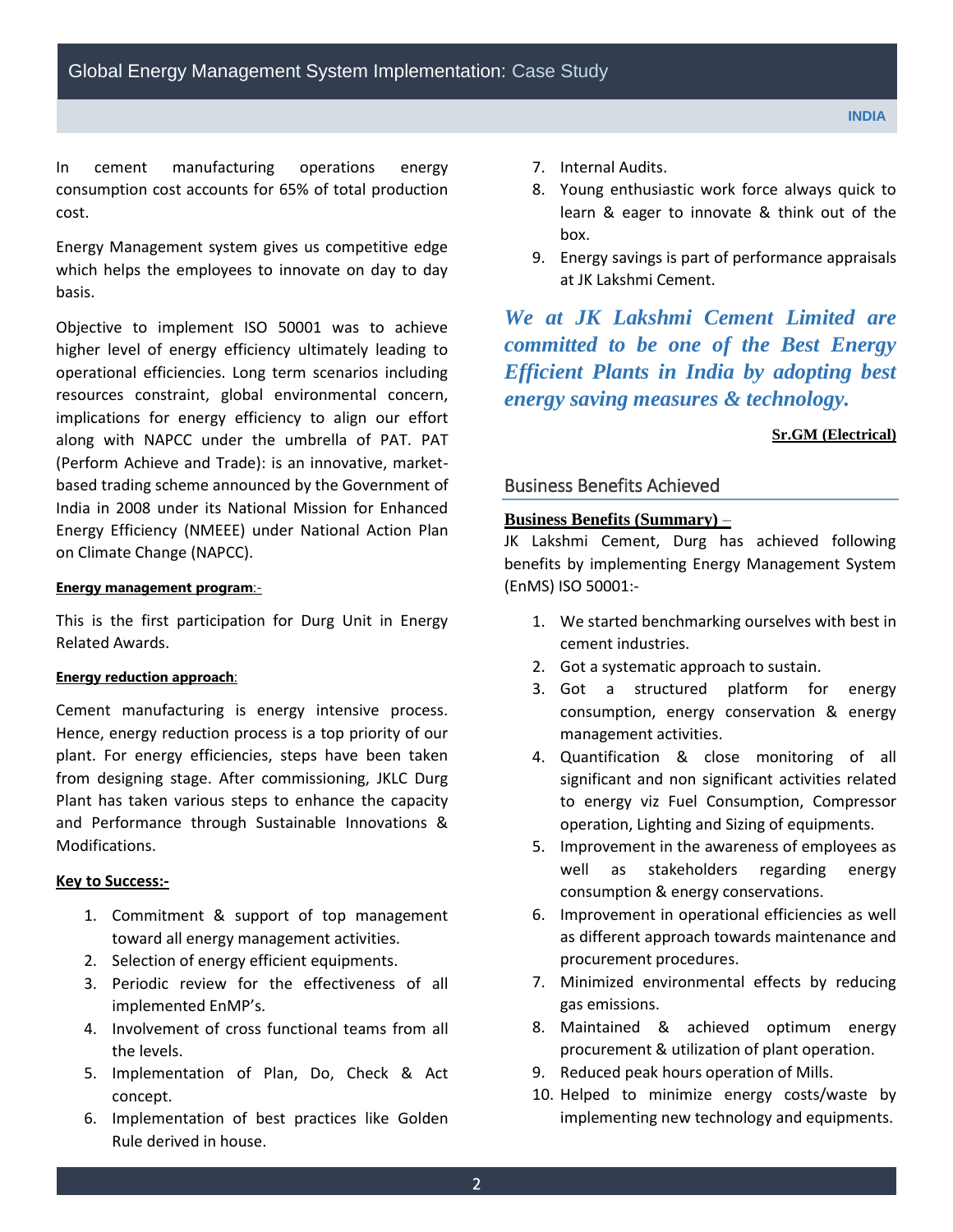- 11. Thermal energy intensity reduced from 715Kcal/Kg of clinker to 704Kcal/Kg of clinker.
- 12. Overall electrical energy intensity reduced from 78.56 Units/T of cement to 72.9 Units/Ton of cement.
- 13. Helped a lot to brand image of company.

#### **Following energy saving /capacity enhancement projects under progress:-**

- 1. Installation of Waste Heat Recovery Boilers for electricity generation.
- 2. Up gradation of both cement mills.
- 3. Optimization of compressed air used.
- 4. Replacement of DOL feeders with VFD in some fan applications.
- 5. Procurement of high efficient LED lights for WHR and replacement of existing HPSV lights with LEDs.
- 6. Up gradation of clinker cooler fans to increase the capacity of kiln up to 6000 TPD.

#### EnMS Development and Implementation

**At JK LAKSHMI Durg**, we believe that teams are always better than individuals & systematic tools are more fruitful than solitary ideas. Cross functional & young enthusiastic teams are involved to improve energy performance by optimizing process, adopting innovation and latest technology. This has helped significant energy reduction.

#### **Organizational** –

Top management role is vital in implementing and maintaining the system successfully which includes:-

- Formation of Energy Management team.
- Defining an energy policy by taking care of environmental, occupational health & safety, quality and energy performances and legal requirements.
- Appointing a management representative & energy manager to drive the system successfully.
- Defining the roles and responsibility of energy leader, energy manger and energy team members.
- Identification of significant energy uses.
- Establishment of energy objective and targets and providing all necessary resources to achieve the same.
- Providing training to all personnel on energy conservation awareness.
- Reviewing periodically the energy performance of the plant.

#### **Energy review and planning**

Energy review is the heart of this management system. All the aspects of EnMS depend on energy Review. So a proper energy planning and review is must for successful implementation of EnMS. Energy planning flow chart includes:-

- Identification of energy sources used in our plant.
- Analyze energy uses & consumption.
- Finding out significant energy use & consumption.
- Analyze past & present energy consumption thereby finding the baseline for each section.
- Identify opportunities for improvement.
- Setting of energy objective & targets.
- Accordingly, preparation of energy management programmes & its action plan.
- To monitor the energy performance, energy performance indicators (EnPI) have been defined for each section.
- Periodically, review of energy performance indicator by top management & recommendation for improvement.

#### **Financing:-**

Consideration was given to financial, operational & business conditions technological options. Documented action plans were established, implemented & maintained for achieving objective of plants

**Duration:-**It was established in a period of approximately 15 months**.**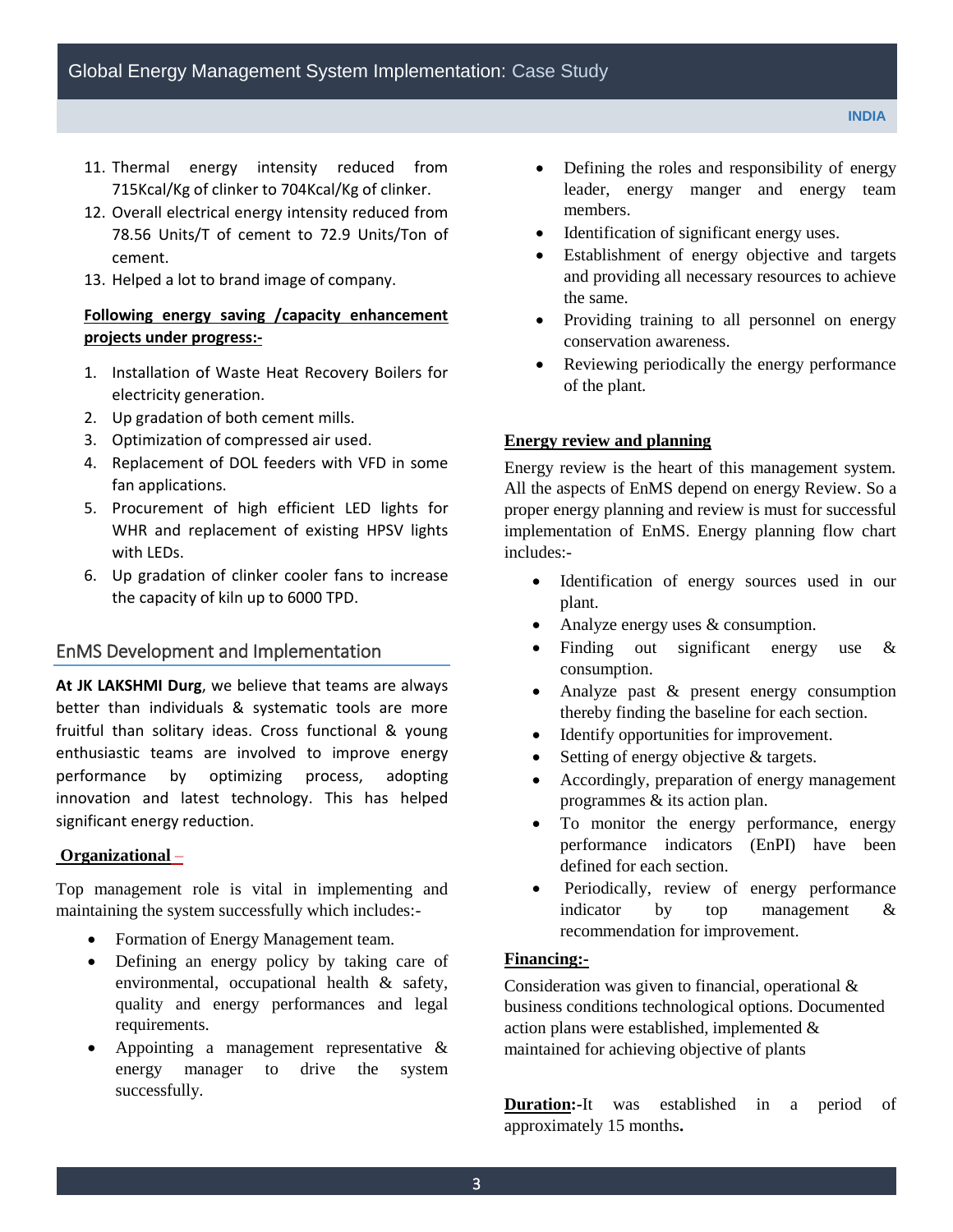## *Let us walk together for greener tomorrow.*

**Energy Manager**

#### **Cost-benefit analysis**–

During implementation of various energy saving measures, achieved total energy cost saving of 456,850 USD, with an investment of 423,530 USD and an average payback period of 11.2 Months

#### **Approach used to determine whether energy performance improved** –

#### **Monitoring, Measurement and Analysis**

A system is established for monitoring, measuring, recording and analysis at planned interval of key characteristics of JKLC operations that determine energy performance.

These Key Characteristics include:

- i) Significant energy uses & other outputs of energy review.
- ii) The relevant variable related to significant energy uses.
- iii) Energy performance indicators (Kcal/Kg of clinker & Kwh/T of cement)
- iv) The effectiveness of the action plan in achieving objective and targets.
- v) Evaluation of actual Vs expected energy consumption.

An energy measurement plan has been defined and implemented. This includes utility meters monitoring and measurement systems connected to a DCS.

#### **Approach used to validate results** –

#### 1. **Internal Audit of the EnMS**

The internal audits are conducted once in year. These audits are conducted to ensure & validate that the EnMS meets the requirements of ISO:50001.

#### 2. **Record keeping**

Detail of the modifications alogwith necessary photos and other data are recorded in a specified format for reference and the final results are verified by the Energy Manager.

#### Steps taken to maintain operational control (ISO 50001:2011 Section 4.5.5& A.5.5) **and sustain energy performance improvement**–

#### **Operational Control**

It is ensured that those operations and maintenance activities which are related to significant energy uses and that are consistent with energy policy, objectives, targets and action plans, are identified and it is ensured that these are carried out under specified conditions by

- i) Establishing and setting criteria for effective operation and maintenance of significant energy uses, where their absence could lead to a significant deviation, from effective energy performance.
- ii) Operating and maintaining facilities, processes, system and equipments, in accordance with operational criteria.
- iii) Appropriate communication of the operational controls to personnel working for, or on behalf of, the organization.
- iv) The written Standard Operating Procedures are made available/displayed for a specific process or procedure.

In case of any contingency, emergency situation or potential disasters, including procuring equipments, energy performance shall be included in determining how JKLC will react to these situation.

#### **Development and use of professional expertise, training, and communications**–

During the implementation stage we have taken the support of energy consultant who guided our team in developing energy review formats, imparted internal auditor training, and provided information regarding best practices followed in other industries which helped us to develop a robust system for complying all the requirement of EnMS.

It is ensured that any person(s) working related to significant energy uses are competent on the basis of appropriate education, training, skills or experience.

#### **Employee engagement**: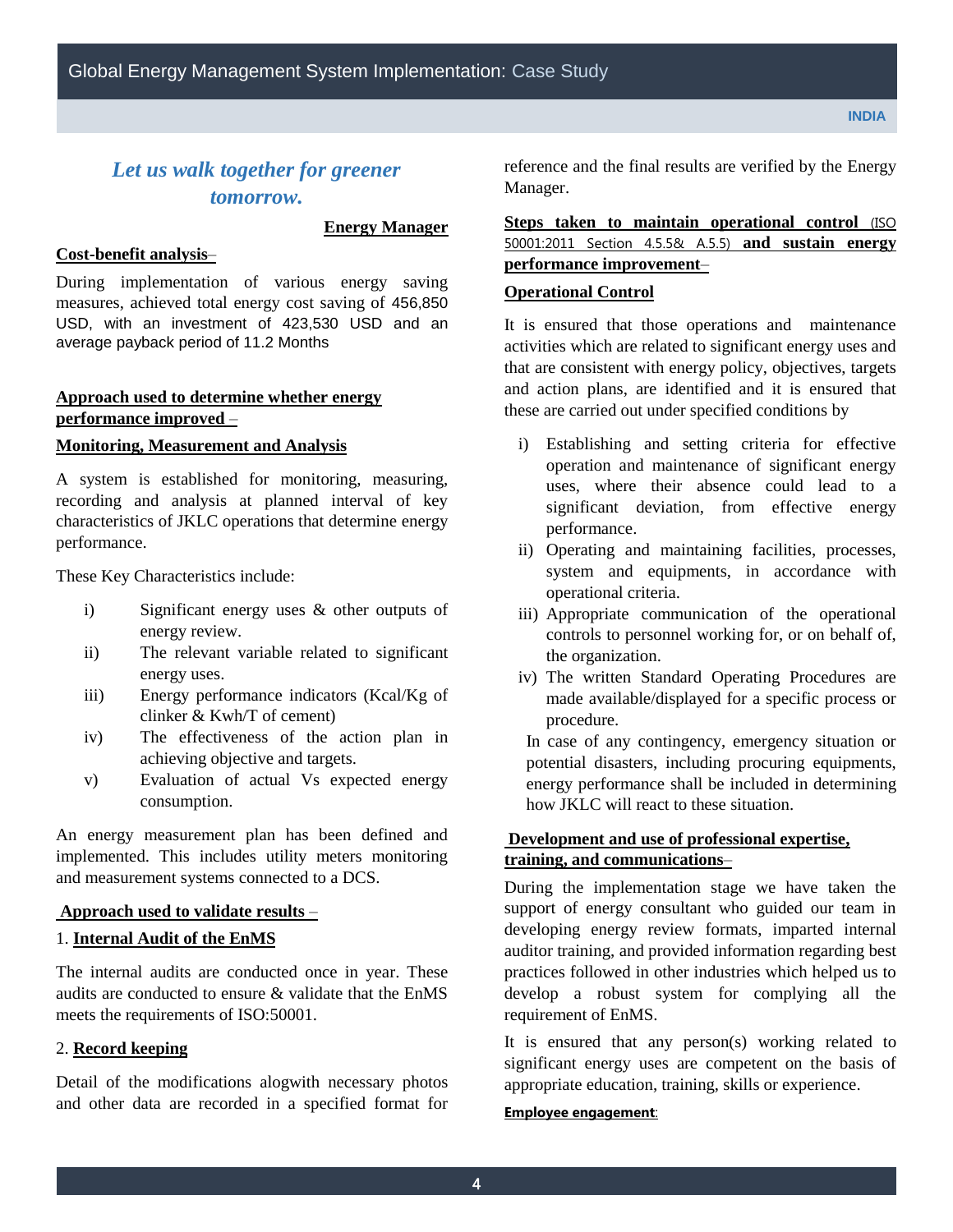Employees from the all levels and various functions are encouraged and motivated to participate in the EnMS activities through, suggestion schemes, and slogan & poster competitions. Cross functional teams have been formed from various sections of plant and nominating them for internal & external training.

We are also encouraging BEE certified Energy Auditor course for our engineers.

#### **Professional expertise:**

Energy professional and experts are called from external agencies likewise IMS consultant & BEE impaneled energy auditor & is engaged for various EnMS activities.

#### **Tools & resources–**

JKLC, Durg plant has a value driven culture where very strong business drivers like Quality Circle, Kaizen, IMS, '5S' are in place. JKLC is equipped with advance IT based tools like SAP system, DMS for documents management etc.

All the energy meters are connected with plant DCS. Apart from this portable flow meter and power analyzer (ALM31) are used to analyze particular load for any deviation

#### Lessons Learned

- 1. Working as a team for all members at all levels for successful implementation.
- 2. Robust auditing technique of EnMS necessary.
- 3. Effective utilization of resources.
- 4. Best practice sharing between business units.
- 5. Awareness among the team including shop floor people.
- 6. Involvement of cross functional team from all streams.

#### **Quotes:-**

- *We at JK Lakshmi Cement Limited Focus on Energy savings initiatives by Collaborating and working with peers towards continuous improvement.*
- *Looking to the Tough Market Competition we at JK Lakshmi Cement limited are focusing on energy saving initiatives at all the levels to be best among all the companies.*

#### **Sr. Vice President (Works)**

#### **Visuals**





\*\* Note: Industry Benchmark as per World Business Council for sustainable development.

Through the Energy Management Working Group (EMWG), government officials worldwide share best practices and leverage their collective knowledge and experience to create high-impact national programs that accelerate the use of energy management systems in industry and commercial buildings. The EMWG was launched in 2010 by the Clean Energy Ministerial (CEM) and International Partnership for Energy Efficiency Cooperation (IPEEC).

For more information, please visit*[www.cleanenergyministerial.org/energymanagement.](http://www.cleanenergyministerial.org/energymanagement)*